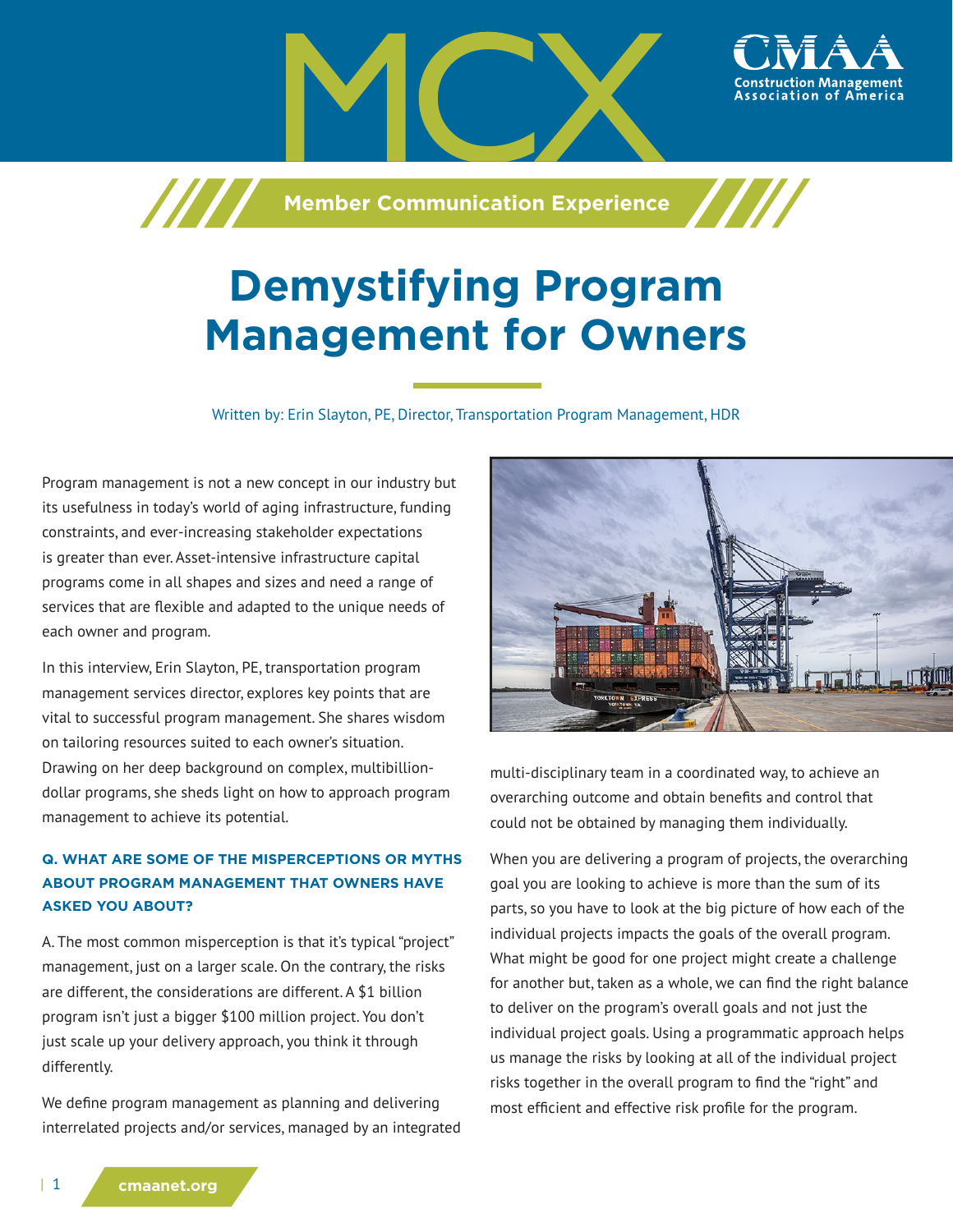### **Q. IT SOUNDS EXPENSIVE. EXACTLY HOW DOES PROGRAM MANAGEMENT ADD VALUE?**

777 T T

A. A program management approach is scalable to the needs of the program, and frequently hinges on upfront attention to identifying risks, using project controls tools, and maximizing staff efficiency. The goal is to invest time early to develop an efficient team structure and to manage risks that may get missed without a programmatic approach. That upfront effort pays off over the life of the program in efficiencies and effectiveness. It helps the project team see challenges before they happen.

South Mountain Freeway in Phoenix is a great example where our program management team collaborated with the owner on an approach that allowed the freeway to open three years earlier than if it had been built using a traditional approach, with a cost savings of more than \$100 million. Our team colocated with a core group of Arizona DOT staff, working as a seamless extension of their staff through all phases of the program. We fostered an environment where, at each critical junction of the project, we had the right people making the right decisions at the right time. The team had a robust project controls system, communicated through dashboards, and the owner embraced the information, using it as the basis for weekly team meetings. We could see the challenges before they became full-blown problems so we could mitigate most issues before they resulted in a claim. We had information easily presentable to executive leadership and to FHWA. It was a clean way of managing the inevitable challenges.

# **Q. WHEN IS THE RIGHT TIME AND WHAT ARE THE FIRST STEPS AN OWNER SHOULD TAKE TO INITIATE PROGRAM MANAGEMENT?**

A. The best benefits are gained by bringing in a small advisory team as early as possible to help determine the components and structure of the program as well as delivery methods. At the beginning you need a few people who are very strategic — who have the experience of delivering large or complex programs — to help you develop the plan and approach. As you develop the plan you can selectively add people who bring value on key elements to help you deliver.

A great example is our work as technical advisor for the CA\$10.9 billion Ontario Line Subway in Toronto — a 16-kilometer line involving three public-private partnership contractor teams. We're setting up and managing an integrated program management approach in collaboration with the owner, providing information/data to support key decisions, streamlining efficiencies and communications, and developing a risk management process that continues to evolve and develop as new phases begin. We started with a select, small team and are adding carefully chosen expertise as the project progresses. We will continue to adjust as needed over the life of this program, which is expected to last at least 10 years.

# **Q. WHAT'S IMPORTANT TO THINK ABOUT AS YOU FINISH UP AND CLOSE OUT A PROGRAM MANAGEMENT ASSIGNMENT?**

A. Our approach to program management is not transactional — it's relational. What I mean by that is often we are embedded with the client in delivering the program and we live it every day. Of course, there is knowledge transfer throughout the program, and hand off as the program winds down. What we find is that our clients want a trusted partner throughout the entire process so at the end we make sure they have whatever they need to operate the system or program and stand ready to transition to the next program if needed.

# **Q. THERE ARE PAST INDUSTRY EXAMPLES WHERE A PROGRAM MANAGEMENT APPROACH DID NOT RETURN THE EXPECTED VALUE OR RESULTS. WHAT MAKES YOUR APPROACH SUCCESSFUL?**

A. Owners have questioned what program management means and how to get value from it.

We excel even when initial plans evolve due to changes caused by new funding approaches, lack of interest in a design-build procurement, or reorganization within a client's leadership team. We stand by our client's side, find the solutions together, and deliver the program so our clients fulfill their commitments to their constituents, even when things don't go according to the initial plan.

HDR's "Listen First" values are critical. It makes a big difference in how the team interacts because we start from an assumption of trust and partnership and listening, focused on solving problems together.

I always say, "Leave your logo at the door." Especially for large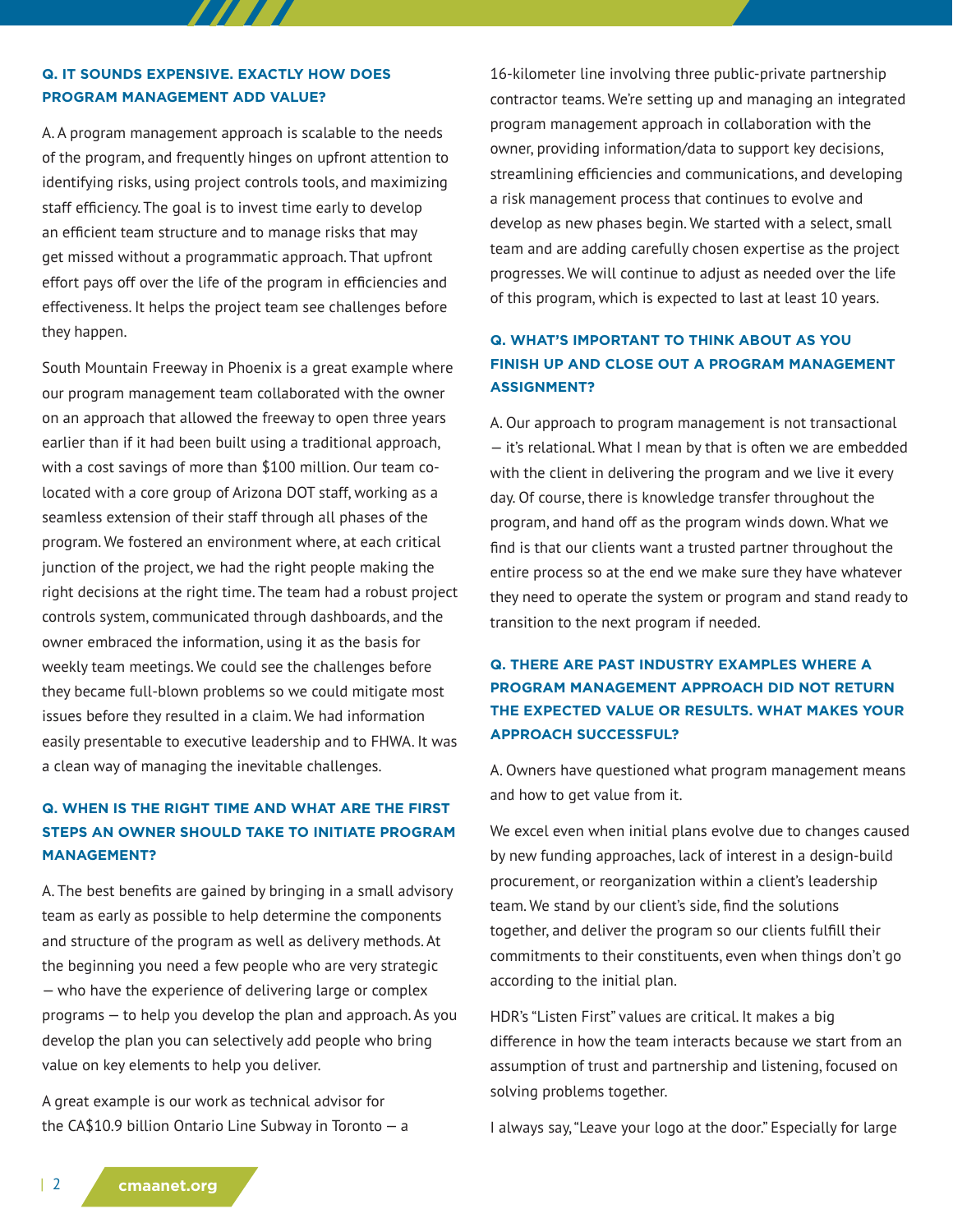integrated teams, co-located with an owner, we're all working for the good of the team and the program and the community. A very strong element of our approach is this attitude that we're going to be there with you, finding the right solutions to keep your program moving forward while managing the risks at every step of the way. We've proven many times that together, we make great things possible.



## **Q. HOW DID YOU GET STARTED IN PROGRAM MANAGEMENT?**

A. I've always been fascinated by bridge engineering, especially growing up near the infamous Tacoma Narrows Bridge, and I remember riding across the replacement structure as a kid. I studied structures in college, interned on the Tacoma Narrows Bridge when they added the second span, and was on a career path to be a bridge engineer. I got the opportunity to work for the Seattle Popular Monorail Authority and realized I really enjoyed the exposure to all the parts and pieces of a major project — from negotiations with contractors to conversations with the public.

From that, I realized that understanding the bigger picture was a compelling way to bring value to projects. While I could have been perfectly happy being a great bridge engineer, rather than focusing on the details of bridge design, I preferred to be the bridge between the engineers, environmental scientists, attorneys, stakeholders, and so on. I realized I was developing a unique skill set and I was hooked.

#### **Q. WHAT ADVICE DO YOU HAVE FOR ANYONE CONSIDERING A CAREER IN PROGRAM MANAGEMENT?**

A. A lot of people can be intimidated by a billion-dollar-plus program and I understand why delivering a big program can feel scary; you're helping a group of people make complicated decisions so it's not like getting out your manuals and analytically working a design problem. What's exciting is leaning into those unknowns and working through them to achieve the overall goals of the program.

The big-picture management approach that's required for a billion-dollar program is a completely different skillset than the detailed approach required to be successful in design or even in managing smaller projects. The best way to learn to deliver these large programs is through experience gained on the job.

I've been fortunate to have good mentors and have reflected on how instrumental they have been in my growth. They tapped me on the shoulder for opportunities, made sure I felt supported, invited me to experience and participate in things that might have been "above my pay grade." I can think of so many examples where intentionally providing opportunities for people has built careers, and this benefits the person, the organization, and the community.

To early career people — seek out these expert mentors and ask lots of questions. Don't be afraid to try new things, even if it's totally different than what you thought you'd be doing with your career. If you don't like it, no big deal — go back to what you were doing before or try something else! But you'll never know unless you try.

To leaders — watch for opportunities to intentionally set out stepping stones to prepare younger staff to experience new situations, see the bigger picture, and grow their readiness for responsibility.